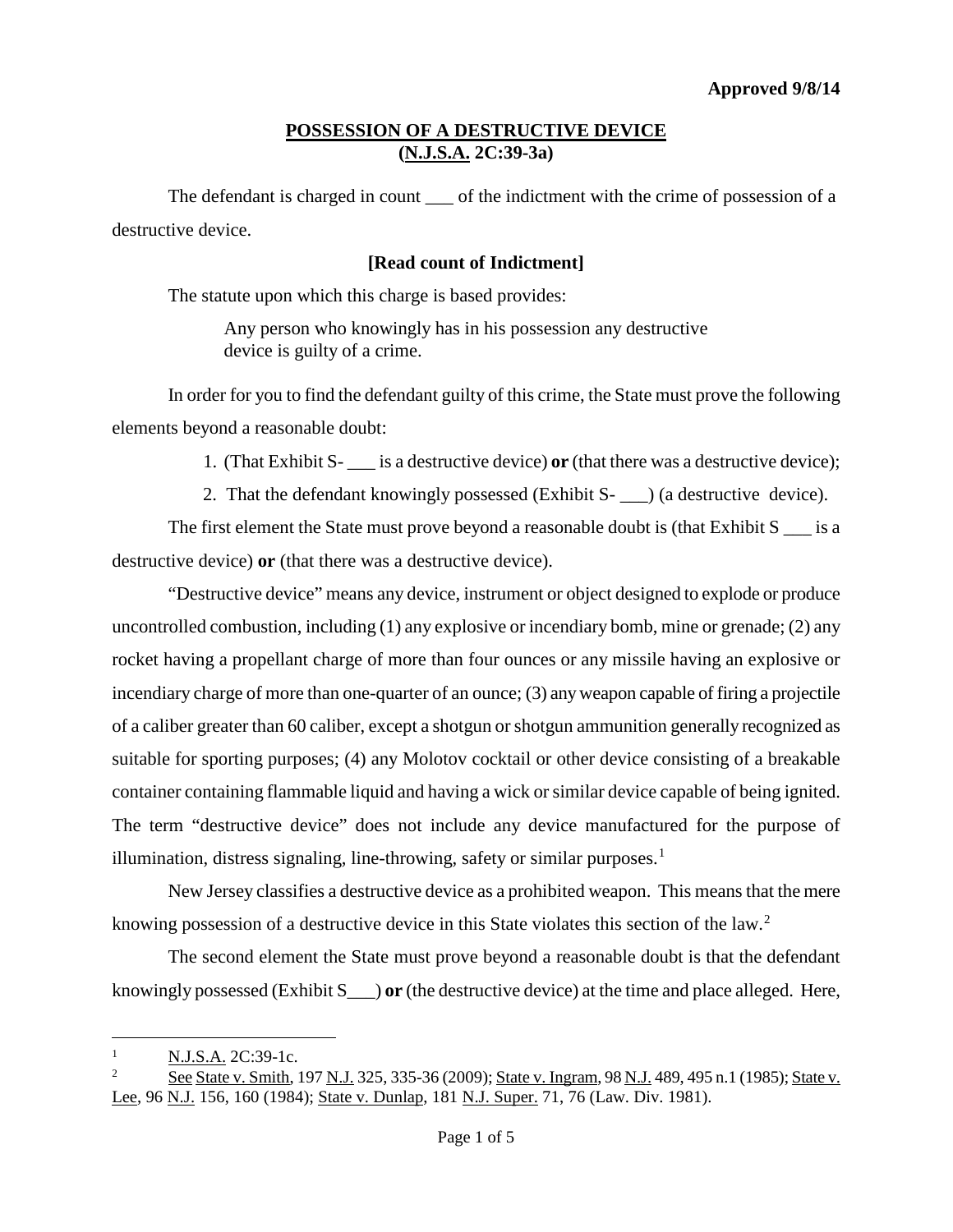the State alleges the following: \_\_\_\_\_\_\_\_\_\_\_\_\_\_\_\_. [**Charge if appropriate:** The defendant claims the following:  $\qquad$  ].

A person acts knowingly with respect to the nature of his/her conduct or the attendant circumstances if he/she is aware that the conduct is of that nature or that such circumstances exist or the person is aware of a high probability of their existence. A person acts knowingly with respect to a result of the conduct if he/she is aware that it is practically certain that the conduct will cause such a result. "Knowing," "with knowledge," or equivalent terms have the same meaning.

Knowledge is a condition of the mind. It cannot be seen. It can only be determined by inference from the defendant's conduct, words or acts. A state of mind is rarely susceptible of direct proof but must ordinarily be inferred from the facts. Therefore, it is not necessary that the State produce witnesses to testify that an accused said that he/she had a certain state of mind when he/she did a particular thing. It is within your power to find that such proof has been furnished beyond a reasonable doubt by inference which may arise from the nature of his/her acts and conduct and from all he/she said and did at the particular time and place and from all surrounding circumstances established by the evidence.

Thus, the person must know or be aware that he/she possessed the item, here, a destructive device.

Defendant's possession cannot merely be a passing control that is fleeting or uncertain in its nature. In other words, to "possess" within the meaning of the law, the defendant must knowingly procure or receive the item possessed or be aware of his/her control thereof for a sufficient period of time to have been able to relinquish his/her control if he/she chose to do so.

When we speak of possession, we mean a conscious, knowing possession. The law recognizes two kinds of possession: actual possession and constructive possession.

A person is in actual possession of a particular article or thing when he/she knows what it is: that is, he/she has knowledge of its character and knowingly has it on his/her person at a given time. A person who, with knowledge of its character, knowingly has direct physical control over a thing, at a given time, is in actual possession of it.

Constructive possession means possession in which the possessor does not physically have the property on his or her person but is aware that the item is present and is able to and has the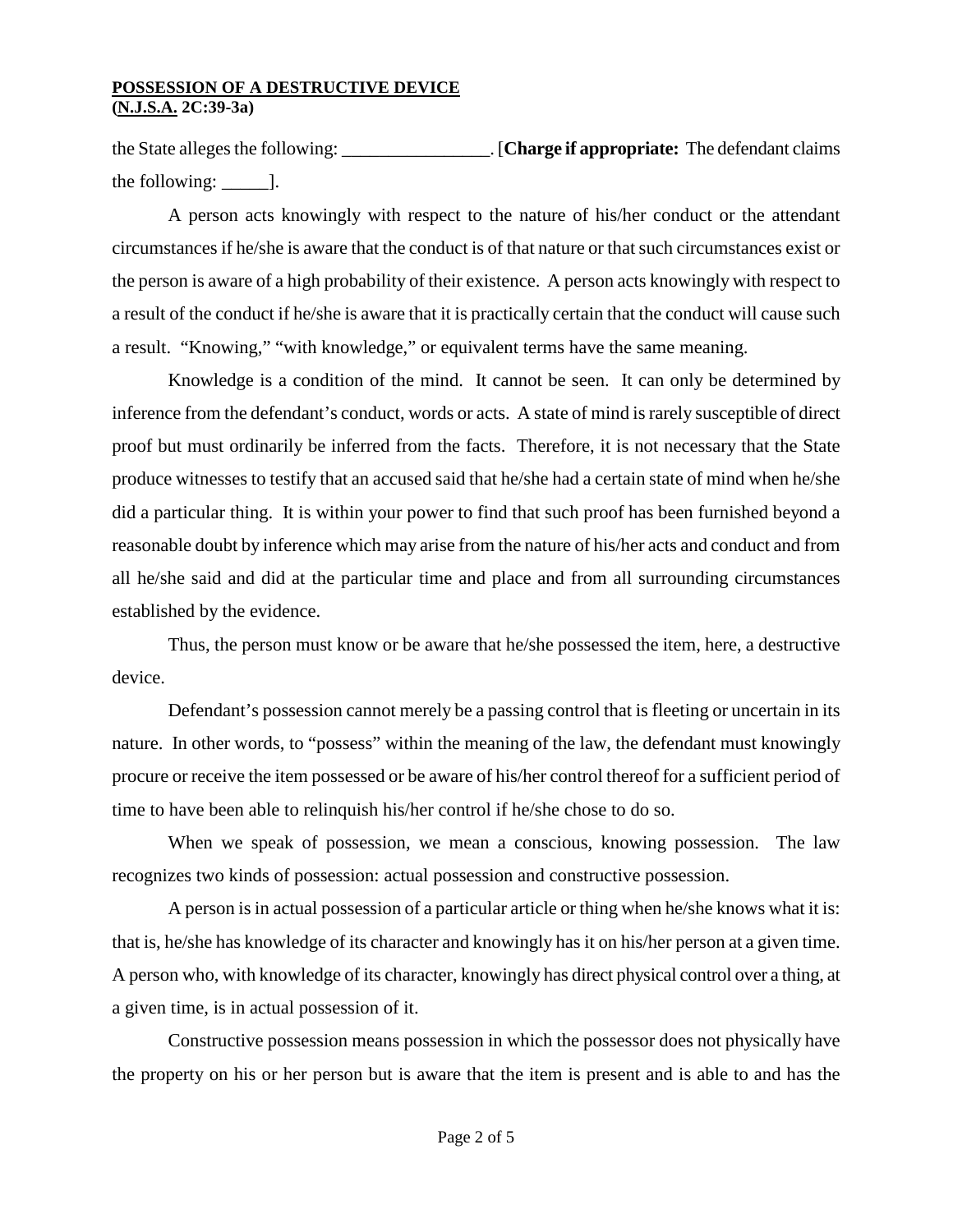intention to exercise control over it. So, someone who has knowledge of the character of an item and knowingly has both the power and the intention at a given time to exercise control over it, either directly or through another person or persons, is then in constructive possession of that item.

The law recognizes that possession may be sole or joint. If one person alone has actual or constructive possession of a thing, possession is sole. If two or more persons share actual or constructive possession of a thing, possession is joint; that is, if they knowingly share control over the article. $3$ 

### **[If the defendant raises one of the enumerated statutory defenses to this charge, read the following and charge the appropriate section(s)]**

In this matter, the defendant alleges that he/she was permitted to possess the explosive device because of the following reason(s):

# **[Charge appropriate section(s)]**

This statute (or charge) does not apply to any member of the Armed Forces of the United States or the National Guard, or except as otherwise provided, to any law enforcement officer while actually on duty or traveling to or from an authorized place or duty, provided that his possession of the prohibited device has been duly authorized under the applicable laws.<sup>[4](#page-2-1)</sup>

# **[or]**

This statute (or charge) does not apply to the possession of any device by a law enforcement officer who has confiscated, seized or otherwise taken possession of said device as evidence of the commission of a crime or because he/she believed it to be possessed illegally by the person from whom it was taken, provided that said law enforcement officer promptly notifies his/her superiors of his/her possession of such prohibited device.<sup>[5](#page-2-2)</sup>

### **[Or**

# **charge appropriate section and include definition of antique cannon section]**

This statute (or charge) does not apply to an unloaded antique cannon that is being

<span id="page-2-0"></span>If a destructive device is found in a vehicle, the jury should be instructed on the permissive inference of possession allowed by N.J.S.A. 2C:39-2a. See State v. Bolton, 230 N.J. Super. 476, 480-81 (App. Div. 1989) (construing the statutory presumption in N.J.S.A. 2C:39-2a to permit only an inference for the jury's consideration). See also N.J.R.E. 303 ("presumption against the accused in criminal cases").  $\overline{3}$ 

<span id="page-2-2"></span><span id="page-2-1"></span> $\frac{4}{5}$  N.J.S.A. 2C:39-3g.

N.J.S.A. 2C:39-3g.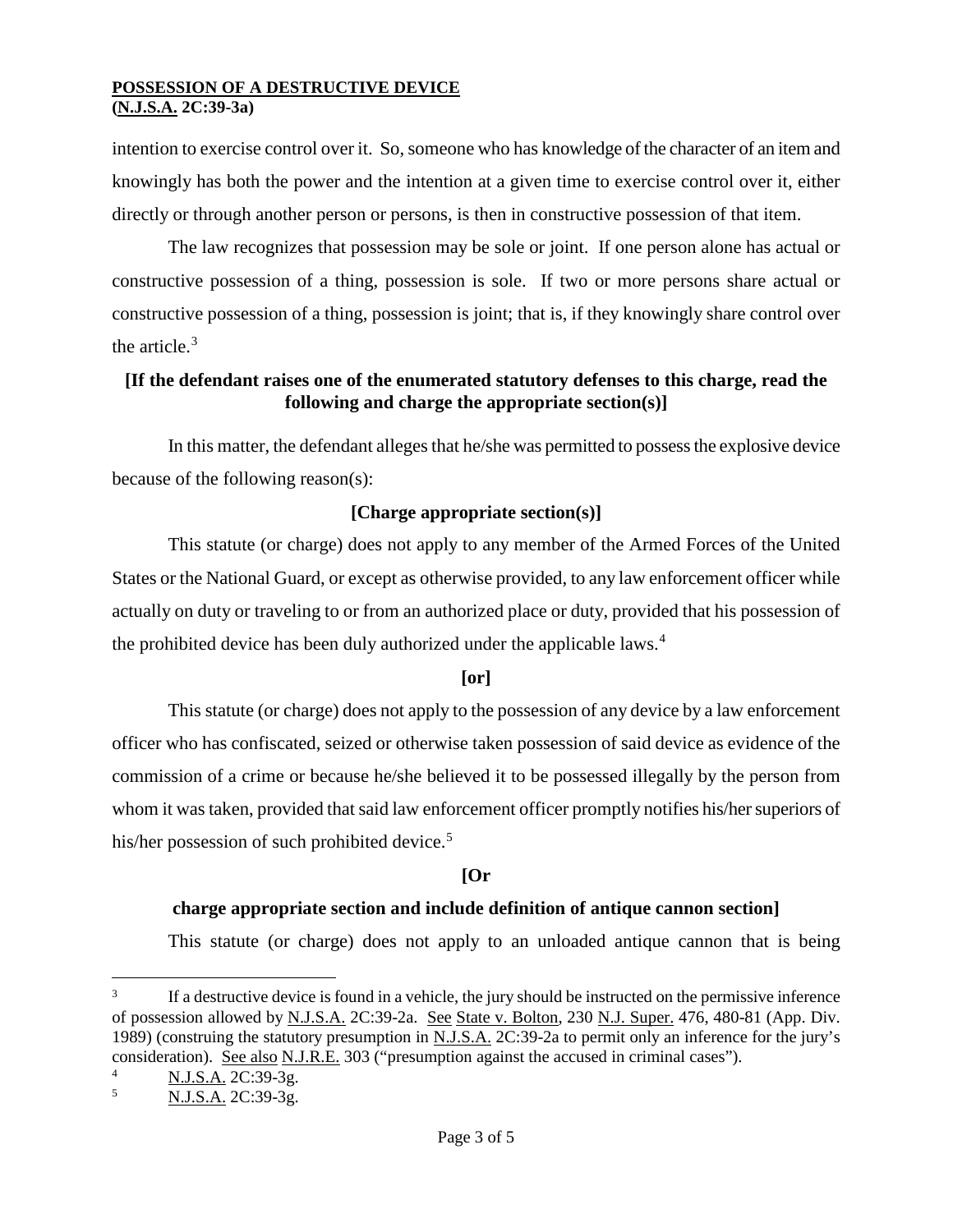transported by one eligible to possess it, in compliance with regulations the superintendent [of the State Police] may promulgate, between its permanent location and place of purchase or repair.<sup>[6](#page-3-0)</sup>

### **[or]**

This statute (or charge) does not apply to antique cannons that are being loaded or fired by one eligible to possess an antique cannon, for purposes of exhibition or demonstration at an authorized target range or in the manner as has been approved in writing by the chief law enforcement officer of the municipality in which the exhibition or demonstration is held, or if not held on property under the control of a particular municipality, the superintendent [of the State Police], provided that performer has given at least 30 days' notice to the superintendent.<sup>[7](#page-3-1)</sup>

### **[or]**

This statute (or charge) does not apply to the transportation of unloaded antique cannons directly to or from exhibitions or demonstrations authorized under law, provided that the transportation is in compliance with safety regulations the superintendent may promulgate. Nor does this section apply to transportation directly to or from exhibitions or demonstrations authorized under the law of another jurisdiction, provided that the superintendent has been given 30 days' notice and that the transportation is in compliance with safety regulations the superintendent may promulgate.<sup>[8](#page-3-2)</sup>

### **[Definition of antique cannon; charge if appropriate]**

An "antique cannon" means a destructive device if, as the case may be, is incapable of being fired or discharged, or which does not fire fixed ammunition, regardless of date of manufacture, or was manufactured before 1898 for which cartridge ammunition is not commercially available, and is possessed as a curiosity or ornament or for its historical significance or value.[9](#page-3-3)

### **[Resume Main Charge in all cases]**

If you find that the State has proven both elements of this crime beyond a reasonable doubt [and disproven the assertion that the defendant was permitted to possess the explosive device beyond

<span id="page-3-0"></span><sup>6</sup> N.J.S.A. 2C:39-6d(3).  $\overline{6}$ 

<span id="page-3-1"></span><sup>7</sup> N.J.S.A. 2C:39-6d(4).

<span id="page-3-2"></span> $\frac{8}{9}$  N.J.S.A. 2C:39-6d(5).

<span id="page-3-3"></span><sup>9</sup> N.J.S.A. 2C:39-1a. Please note that antique cannons were added to this section by L. 1985, c. 360. Discussion of fixed ammunition or cartridge ammunition not commercially available may be limited to a discussion of antique firearms not including antique cannons but this section does not differentiate between these various "antique firearms," as that term is used to include rifle, shotgun or antique cannon.